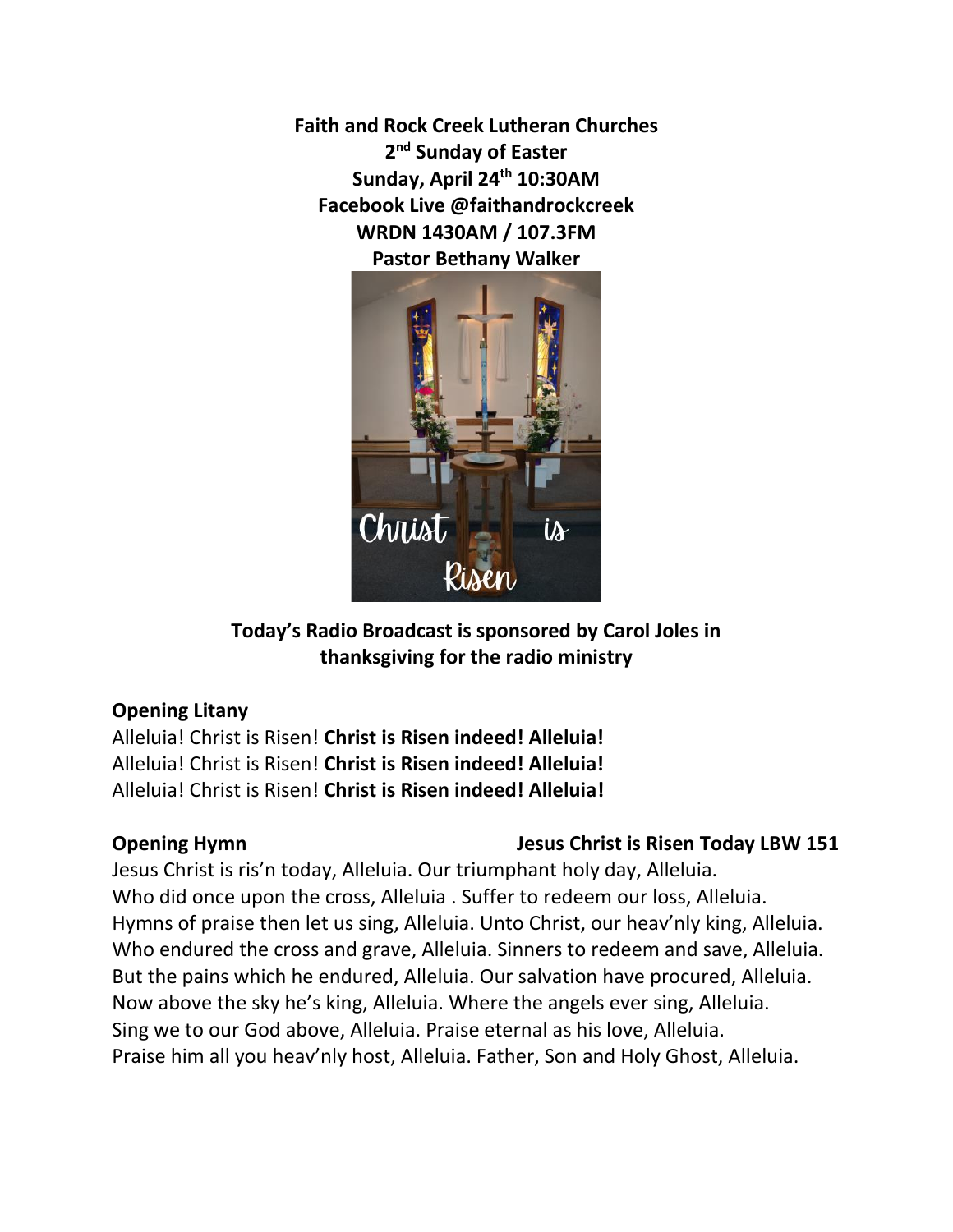# **Greeting**

The grace of our risen Lord Jesus Christ, the love of God and the communion of the Holy Spirit be with you all.

# **And also with you.**

Alleluia! Christ is Risen!

# **Christ is Risen indeed! Alleluia!**

# **Thanksgiving for Baptism**

In the waters of baptism, we have passed over from death to life with Jesus Christ, and we are a new creation. For this saving mystery, and for this water, let us bless God, who was, who is, and who is to come. **We thank you, God, for your river of life, flowing freely from your throne: through the earth, through the city, through every living thing.** You rescued Noah and his family from the flood; **You opened wide the sea for the Israelites.** Now in these waters you flood us with mercy, and our sin is drowned forever. **You open the gate of righteousness and we pass safely through.** In Jesus Christ, you calm and trouble the waters. **You nourish us and enclose us in safety.** You call us forth and send us out. **In lush and barren places, you are with us.** You have become our salvation. **Now breathe upon this water and awaken your church once more.** Claim us again as your beloved and holy people. **Quench our thirst; cleanse our hearts; wipe away every tear.** To you, our Beginning and our End, **our Shepherd and Lamb**, our Alpha and our Omega, **be honor, glory, praise, and thanksgiving, now and forever. Amen.**

# **Prayer of the Day**

O God of life, **you reach out to us amid our fears with the wounded hands of your risen Son. By your Spirit's breath revive our faith in your mercy, and strengthen us to be the body of your Son, Jesus Christ, our Savior and Lord, who lives and reigns with you and the Holy Spirit, one God, now and forever. Amen.**

**Children's Message**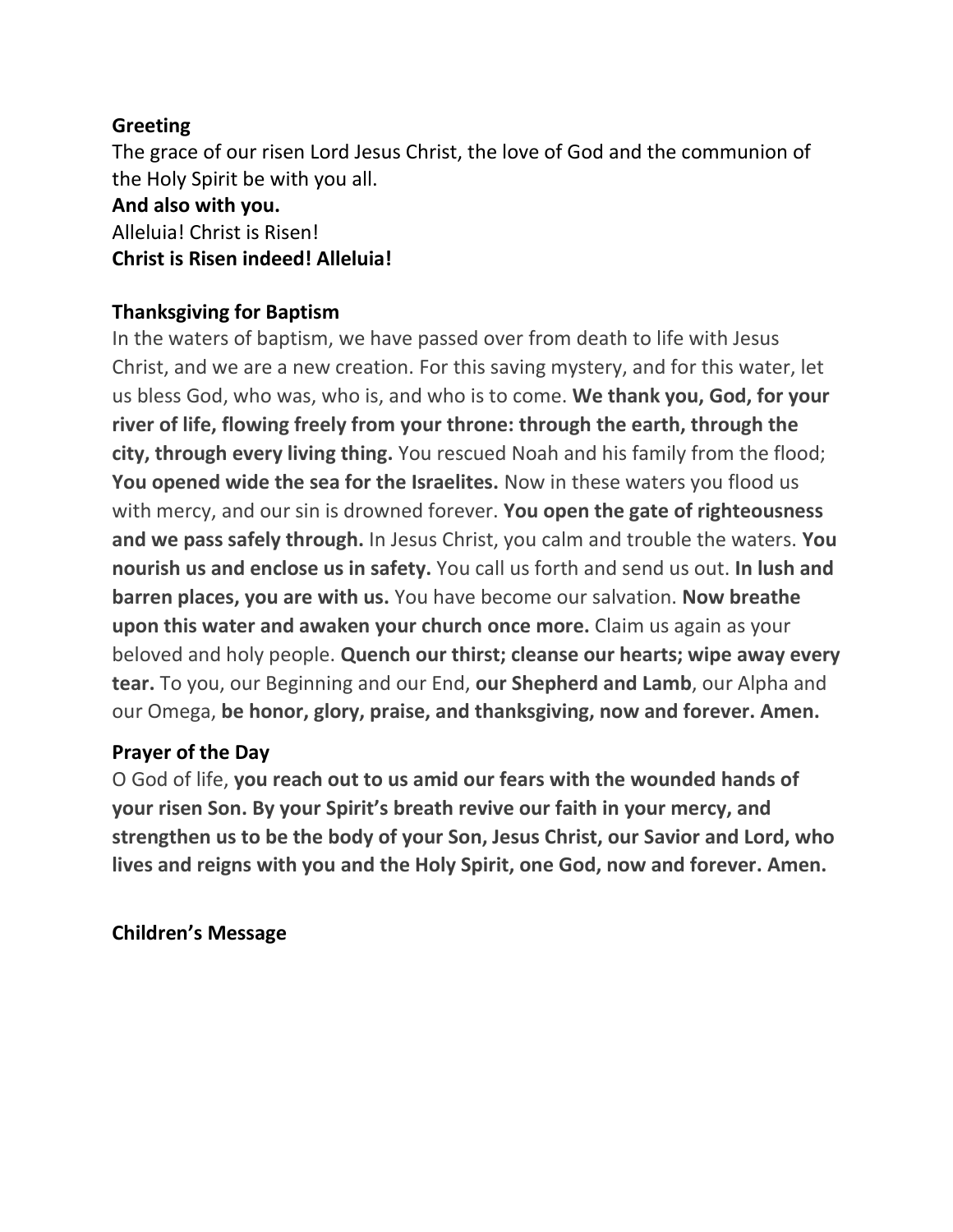# $27$ When they had brought [the apostles,] they had them stand before the council.

The high priest questioned them,  $^{28}$ saying, "We gave you strict orders not to teach in this name, yet here you have filled Jerusalem with your teaching and you are determined to bring this man's blood on us." <sup>29</sup>But Peter and the apostles answered, "We must obey God rather than any human authority.  $30T$ he God of our ancestors raised up Jesus, whom you had killed by hanging him on a tree.  $31$  God exalted him at his right hand as Leader and Savior that he might give repentance to Israel and forgiveness of sins. <sup>32</sup>And we are witnesses to these things, and so is the Holy Spirit whom God has given to those who obey him." The word of the Lord. **Thanks be to God!**

<sup>1</sup>Hallelujah! Praise God in the holy temple; praise God in the mighty firmament. <sup>2</sup>**Praise God for mighty acts; praise God for exceeding greatness.**  $3$ Praise God with trumpet sound; praise God with lyre and harp. <sup>4</sup>**Praise God with tambourine and dance; praise God with strings and pipe.** <sup>5</sup>Praise God with resounding cymbals; praise God with loud clanging cymbals.

6 **Let everything that has breath praise the LORD. Hallelujah!**

4 John to the seven churches that are in Asia: Grace to you and peace from him who is and who was and who is to come, and from the seven spirits who are before his throne, <sup>5</sup>and from Jesus Christ, the faithful witness, the firstborn of the dead, and the ruler of the kings of the earth. To him who loves us and freed us from our sins by his blood, <sup>6</sup>and made us to be a kingdom, priests serving his God and Father, to him be glory and dominion forever and ever. Amen. <sup>7</sup>Look! He is coming with the clouds; every eye will see him, even those who pierced him; and on his account all the tribes of the earth will wail.

So it is to be. Amen. <sup>8</sup> <sup>a</sup> am the Alpha and the Omega," says the Lord God, who is and who was and who is to come, the Almighty. The word of the Lord. **Thanks be to God!**

# **Gospel Acclamation**

Alleluia, Alleluia give thanks to the risen Lord; alleluia, alleluia, give praise to his name.

# **Second Reading Constraining Second Revelation 1:4-8**

# **Psalm Psalm 150**

### **First Reading Acts 5:27-32**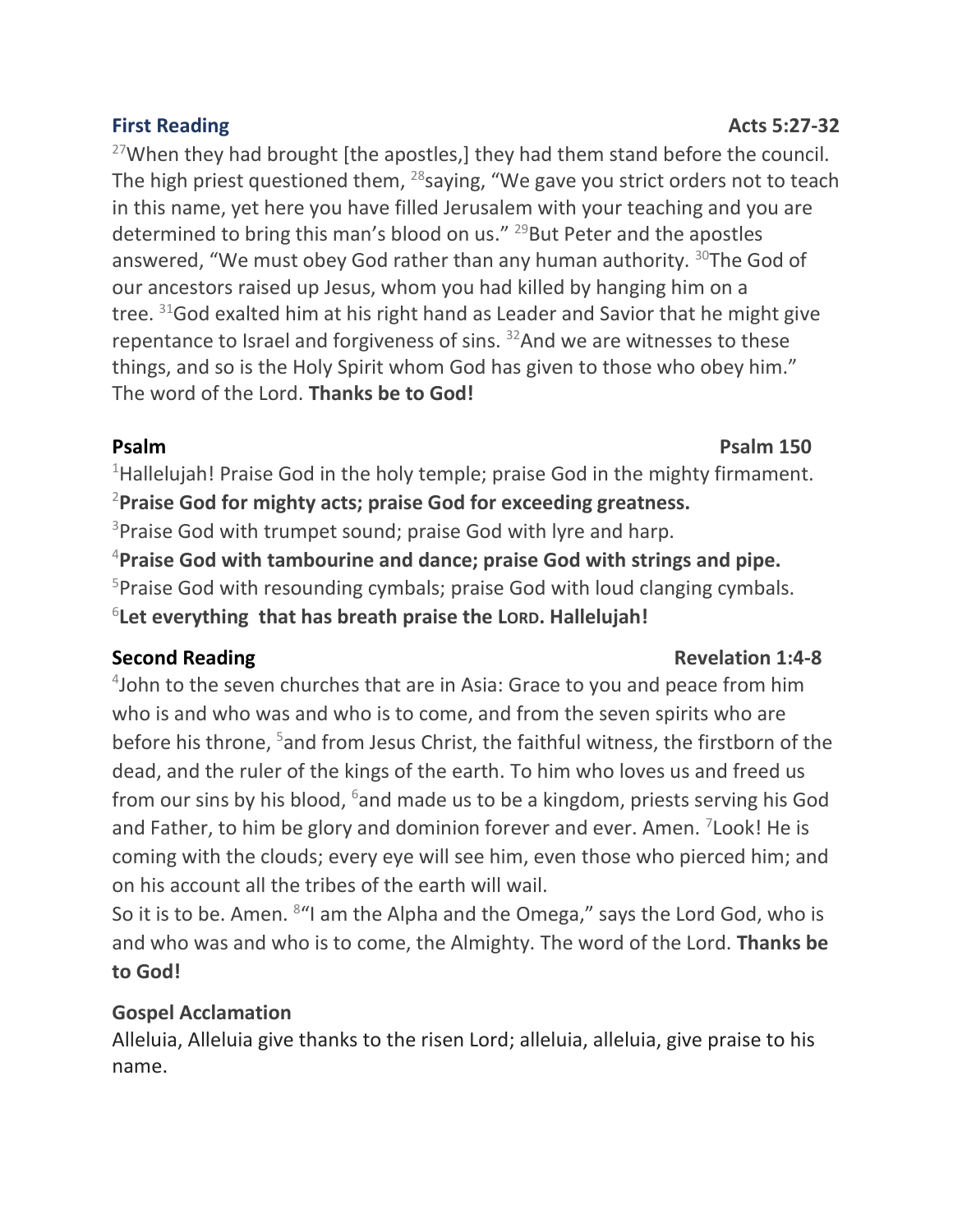$19$ When it was evening on that day, the first day of the week, and the doors of the house where the disciples had met were locked for fear of the Jews, Jesus came and stood among them and said, "Peace be with you." <sup>20</sup>After he said this, he showed them his hands and his side. Then the disciples rejoiced when they saw the Lord. <sup>21</sup>Jesus said to them again, "Peace be with you. As the Father has sent me, so I send you." <sup>22</sup>When he had said this, he breathed on them and said to them, "Receive the Holy Spirit.  $^{23}$ If you forgive the sins of any, they are forgiven them; if you retain the sins of any, they are retained."  $24$ But Thomas (who was called the Twin), one of the twelve, was not with them when Jesus came.  $25$ So the other disciples told him, "We have seen the Lord." But he said to them, "Unless I see the mark of the nails in his hands, and put my finger in the mark of the nails and my hand in his side, I will not believe." <sup>26</sup>A week later his disciples were again in the house, and Thomas was with them. Although the doors were shut, Jesus came and stood among them and said, "Peace be with you." <sup>27</sup>Then he said to Thomas, "Put your finger here and see my hands. Reach out your hand and put it in my side. Do not doubt but believe."  $^{28}$ Thomas answered him, "My Lord and my God!" <sup>29</sup>Jesus said to him, "Have you believed because you have seen me? Blessed are those who have not seen and yet have come to believe." Now Jesus did many other signs in the presence of his disciples, which are not written in this book.  $31$ But these are written so that you may come to believe that Jesus is the Messiah, the Son of God, and that through believing you may have life in his name.

# **Sermon**

# Hymn of the Day **Alleluia, Alleluia Give Thanks WOV 671**

(Refrain) Alleluia, Alleluia give thanks to the risen Lord; alleluia, alleluia, give praise to his name.

Jesus is Lord of all the earth; he is the king of creation (refrain) Spread the good news o'er all the earth; Jesus has died and has risen (refrain) We have been crucified with Christ; now we shall live forever (refrain) God has proclaimed the just reward; life for all people, alleluia (refrain) Come, let us praise the living God, joyfully sing to our Savior (refrain)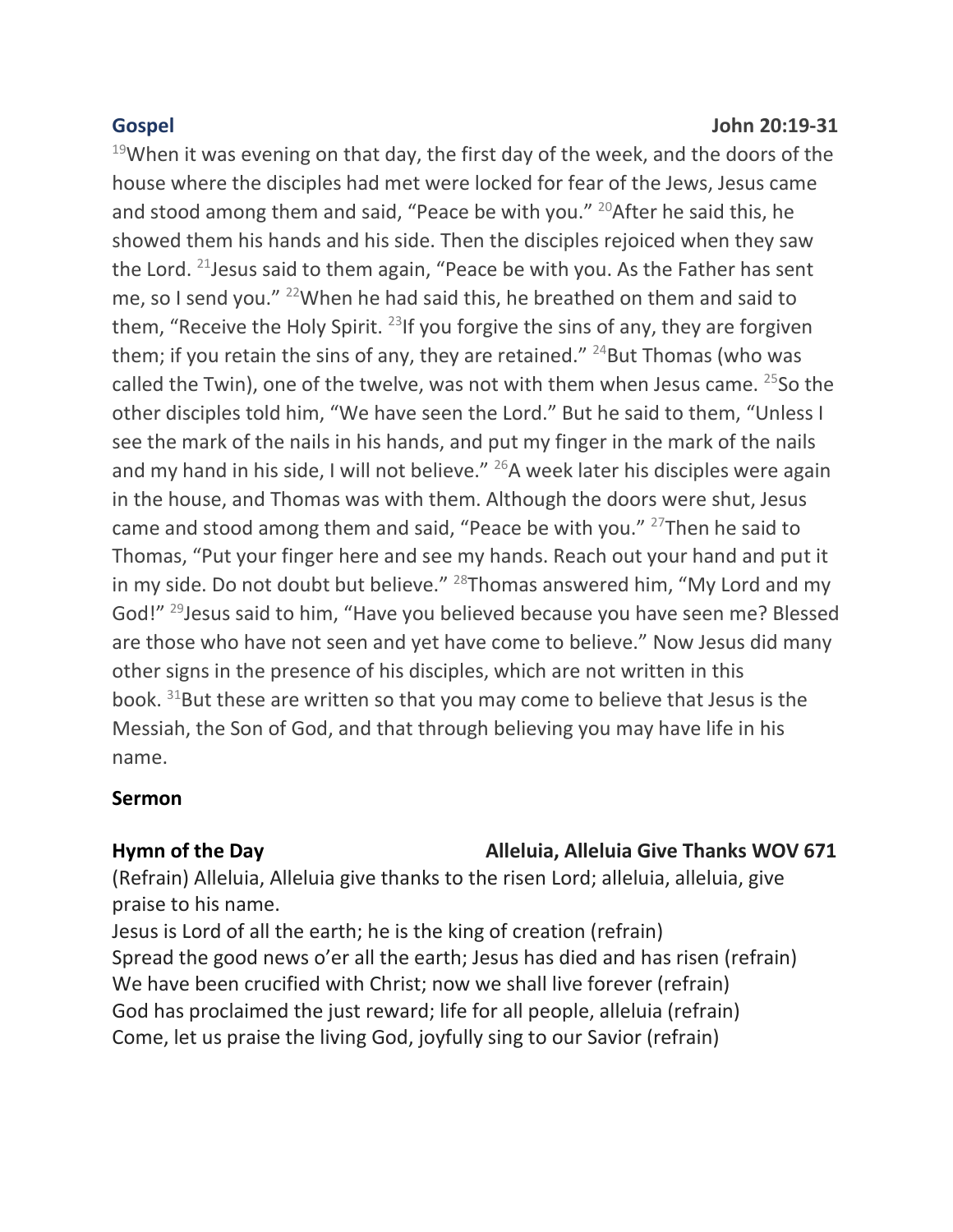### **Nicene Creed**

Let us profess our faith in the words of the Nicene Creed

**We believe in one God, the Father, the Almighty, maker of heaven and earth, of all that is, seen and unseen. We believe in one Lord, Jesus Christ, the only Son of God, eternally begotten of the Father, God from God, Light from Light, true God from true God, begotten, not made, of one Being with the Father; through him all things were made. For us and for our salvation he came down from heaven, was incarnate of the Holy Spirit and the virgin Mary and became truly human. For our sake he was crucified under Pontius Pilate; he suffered death and was buried. On the third day he rose again in accordance with the scriptures; he ascended into heaven and is seated at the right hand of the Father. He will come again in glory to judge the living and the dead, and his kingdom will have no end. We believe in the Holy Spirit, the Lord, the giver of life, who proceeds from the Father and the Son, who with the Father and the Son is worshiped and glorified, who has spoken through the prophets. We believe in one holy catholic and apostolic church. We acknowledge one baptism for the forgiveness of sins. We look for the resurrection of the dead, and the life of the world to come. Amen.**

**Prayers of Intercession** 

**Peace**

**Offering** 

# **Doxology**

# **Offering Prayer**

Merciful God, **our ordinary gifts seem small for such a celebration, but you make of them an abundance, just as you do with our lives. Use them for your glory and strengthen us in the risen Christ. Amen.**